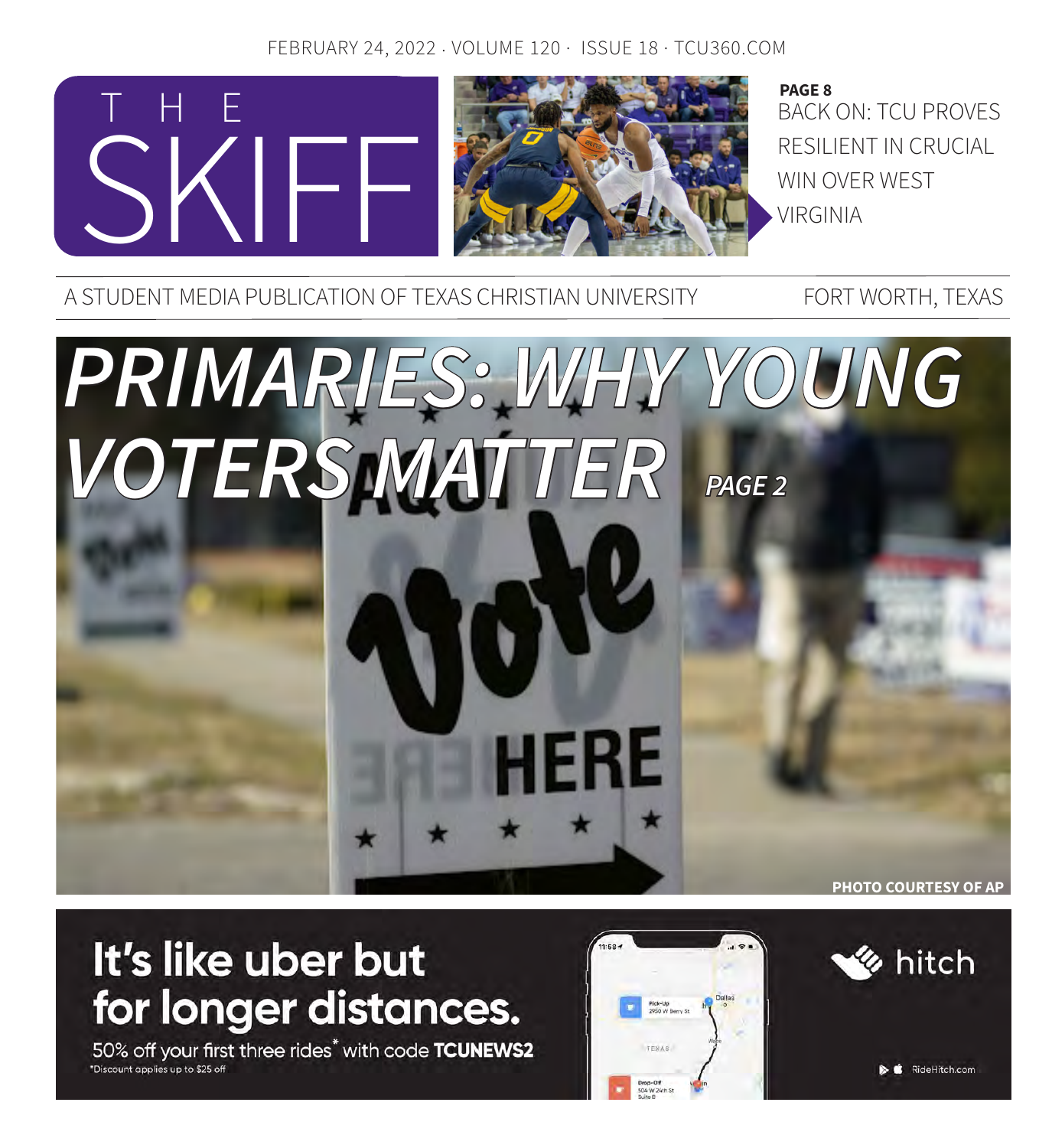#### **ELECTIONS 2022**

## **Texas primary elections are underway: Why young voter participation matters**

#### **By HAEVEN GIBBONS**  MANAGING EDITOR, TCU 360

Young voter participation in the primaries is important because the policies that are important to young people are different from the policies that are important to older people, and having that perspective in politics is "fundamentally needed right now," said Joanne Green, a TCU professor of political science.

Early voting for the Texas primaries, determining the Democratic and Republican candidates who will compete in the general elections this fall, began on Monday.

The selection of these candidates is of "pivotal importance" for determining the direction the Democratic or Republican party is headed, whether that be more conservative, moderate or progressive, Green said.

"Particularly if you think about what's going on in both political parties right now, there's really a struggle for 'where is the party going to go?' And right now, primaries are an opportunity for the party voters to really have their say," Green said.



**PHOTO COURTESY OF AP PHOTO**

A man passes an early voting poll site, Monday, Feb. 14, 2022, in San Antonio. Early voting in Texas began Monday.

Since voter turnout in the primaries is historically low, the voices of those who do vote are amplified.

TCU assistant professor of political science Matthew Montgomery said the people who are the most extreme ideologically in either political party are often the ones who show up to vote at primaries. This is part of why polarization occurs over time, especially in Congress and in the state legislator, Montgomery said.

"And it seems to have disenfranchised a bunch of folks in the middle who aren't all

that politically extreme," Montgomery said. Green said when an

entire segment of the population is not voting, it's very easy to ignore them.

"You have to think about when you're voting, you are essentially representing others like you. So when you go out to vote it makes politicians pay attention to young people and the agenda that's important to young people," Green said. "We need to have that voice," she added.

There are several early voting locations less than 15 minutes from TCU's campus where

students can vote if they are registered in Tarrant County.

Participating in early voting is the "most convenient" way for students to vote because lines are usually shorter and the time frame to vote is longer, Green said.

Early voting ends on Feb. 25 before the Texas primary election on March 1. Voter registration can be checked through the Texas Secretary of State's website, and early voting information is available on Tarrant County's elections office's website.



# The Skiff

TCU Box 298050 Fort Worth, TX 76129 skiff-editor@tcu360.com Phone (817) 257-3600 Fax (817) 257-7133

#### **Editor** LONYAE COULTER

**Design Editor** Kristen Pastrano **Chief Ad Designer** Tatum Smith

**Associate Editor** Grace Morison

**Director of Student Media Sales and Operations** Leah Griffin

> **Director of Student Media** Jean Marie Brown

**Chair, Department of Journalism**

Uche Onyebadi, Ph. D

**Distribution:** Newspapers are available free on campus and surrounding locations, limit one per person. Additional copies are \$.50 and are available at the Skiff office. The Skiff is an official student publication of Texas Christian University, produced by students of TCU and sponsored by the TCU Department of Journalism. It operates under the policies of the Student Media Committee. The Skiff is published Thursdays during fall and spring semesters except finals week and holidays.

**COPYRIGHT** All rights for the entire contents of this newspaper shall be the property of the Student Media.No part thereof may be reproduced or aired without prior consent of the Student Media Director. The Skiff does not assume liability for any product and services advertised herein. Liability for misprints due to our error is limited to the cost of the advertising.

> **The Skiff Circulation:** 1,000 **Subscriptions:** 817-257-6274 Rates are \$30 per semester.

**Moudy Building South** Newsroom, Room 212 2805 S. University Drive, Fort Worth, TX 76109

## *EARLY VOTING LOCATIONS NEAR TCU CAMPUS*

*Como Community* 

#### *UNT Health Science Center*

*IREB - LOBBY 3430 CAMP BOWIE BOULEVARD FORT WORTH, 76107* 

*4660 HORNE STREET FORT WORTH, 76107*

*Center*

#### *Southwestern Baptist Theological Seminary*

*NAYLOR STUDENT CENTER 1900 W BOYCE AVENUE FORT WORTH, 76115*

#### *James Avenue Service Center*

*5001 JAMES AVENUE FORT WORTH 76115*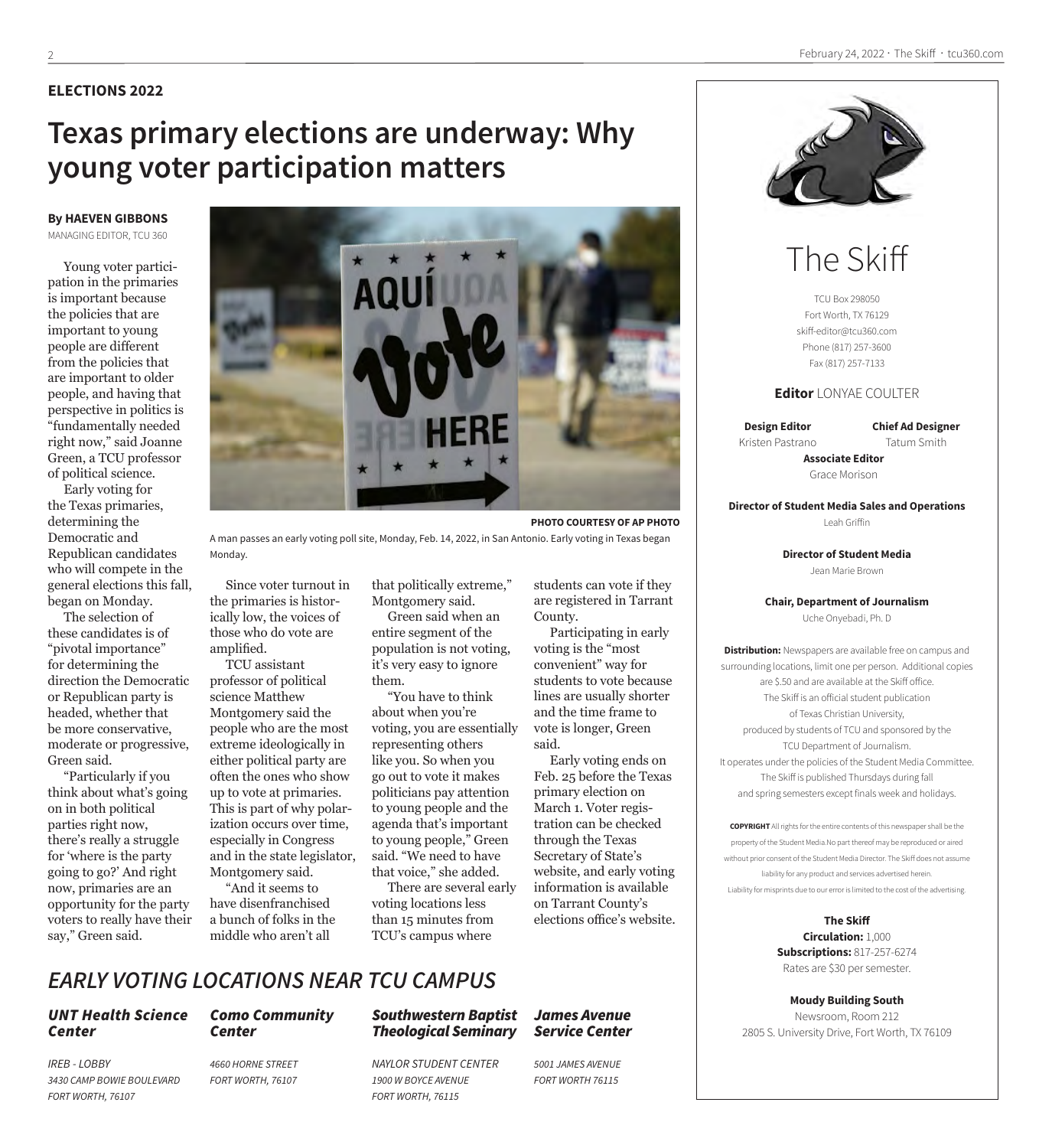#### **SPORTS**

# **Club pickleball attracts TCU students, hosts first tournament**

**BY SARA LITTLEJOHN** STAFF WRITER, TCU 360

One of the fastest-growing sports in the country is starting to flourish at TCU.

TCU's pickleball club has grown to over 160 members since it launched in the fall of 2021, and it's still growing.

"We just started playing more and more and then we realized how many people here actually want to play," said Jack Vandixhorn, a junior finance major and vice president of the club. "It is a very sociable

sport. We have many members who play a ton and many who play for the more social aspect."

Even though it's new at TCU, the sport is more than 50 years old, according to USA Pickleball.

The game started when Washington state congressman, Joel Pritchard, and successful businessman, Bill Bell, were at Pritchard's home on Bainbridge Island, WA. Their families were sitting around with nothing to do and the property happened to have an old badminton court. Unable to find

badminton equipment or rackets, they improvised by playing with ping pong paddles and a perforated plastic ball.

The sport combines aspects of tennis, badminton and ping pong. Played inside or outside on a badminton size court with a modified tennis net, pickleball is enjoyed by people of all ages and various skill levels.

But some students have been hesitant to try it because they have never played before or think the game is more serious, said Vandixhorn.

"We have a lot of

people who say it's intimidating," said senior communications major and club President, Matt Calvert. "They are scared to come out because they have never played. We have paddles for everyone too. We want everyone to come out because most of us have never even played before."

The TCU Student Government Association and various pickleball companies have donated to the group — one pickleball company donated over 70 paddles. Vandixhorn and Calvert stressed the importance

of funding and said without it, the team would not have survived.

The pickleball club practices Tuesdays at 6:30 p.m. and Fridays at 3:30 p.m.

"Our vibe is to come and hang out. It doesn't feel like practice," said Vandixhorn. "If you want to grind and get better, there are people you can do that with. If you want to come and hang out and mess around there are people you can do that with as well."

On Feb. 19, the team played Texas A&M in its first tournament on the TCU Tennis Courts. Their hope is to play in other college tournaments throughout the semester.

Pickleball is gaining popularity in the TCU community and is something that current club members encourage students to try.

"It is something you just have to do," said Calvert. "People have been scared to come out and they came once but have been back every day since."

Students can join through GroupMe or TCU engage. There's also updated information on the club's Instagram, @ frog.pickle.

## **Works in 'With Pleasure' Exhibition hold personal meanings for students CAMPUS FEATURE**

#### **By SARAH CRISPI**

STAFF WRITER, TCU 360

TCU's second-year Master of Fine Arts candidates created works for "With Pleasure," an exhibition with a focus on memories tied to a specific place.

The exhibition, which featured works in sculpture, painting and new media, was on display at TCU's Fort Worth Contemporary Arts Gallery through Feb. 12 and can still be viewed virtually.

Sheryl Anaya, Benjamin Loftis, Madi Ortega and Sarah Theurer Hunt each worked with different mediums to reflect important memories through their art.

Sheryl Anaya used sculpture and storytelling to re-create her childhood in Puerto Rico. Anaya said her most vivid memories are of her grandmother's kitchen and food.

"I wanted to use food items that were constant in my grandma's pantry or my dad's house," Anaya said. She used crayons and colored pencils to color the objects, bringing a childlike nature to her installation.

Madi Ortega also drew inspiration from memories with her grandparents.

Memories of her grandparents' farm were so strong, Ortega included a patch of grassland and a birdhouse from the property in her installation. She said removing each piece was significant because it invoked recollections of memories such as chasing grasshoppers in the grass

fields. Through her sculpture and oil paintings, she confronted her struggle with change.

"There are hidden meanings within my work if you look closely," said Ortega. "Because the installation is more personal, I felt like hiding some specific elements made the piece more intimate."

Sarah Theurer Hunt used nocturnal landscapes to push her audience to see the sound, form and surface of her work from multiple directions.

Theurer Hunt said her body of work demonstrates the power of darkness just outside undeveloped spaces of uncertainty. The idea came from her night walks and how sounds are significant to being hyper-aware, said Hunt.

Benjamin Loftis

**PHOTO BY SARAH CRISPI**

The Fort Worth Contemporary Arts gallery features work from MFA students Benjamin Loftis, Sheryl Anaya, Madi Ortega and Sarah Theurer Hunt.

explored the intersectionality between the historically idealized male body and the discontinued body mechanic studies at Ivy League institutions.

These body mechanics classes examined and often ranked physical attributes, such as size and muscle mass. Loftis

said the idea came from a picture he saw from the discontinued body mechanics studies at Harvard, which labeled male bodies as either thin, fat or strong.

"Judgment of the male body, that is not always specifically talked about, was a catalyst for the

work in the show," said Loftis. He said his work connects his childhood influences of the ideal body to personal body image.

The MFA candidates plan to graduate in May of 2022.

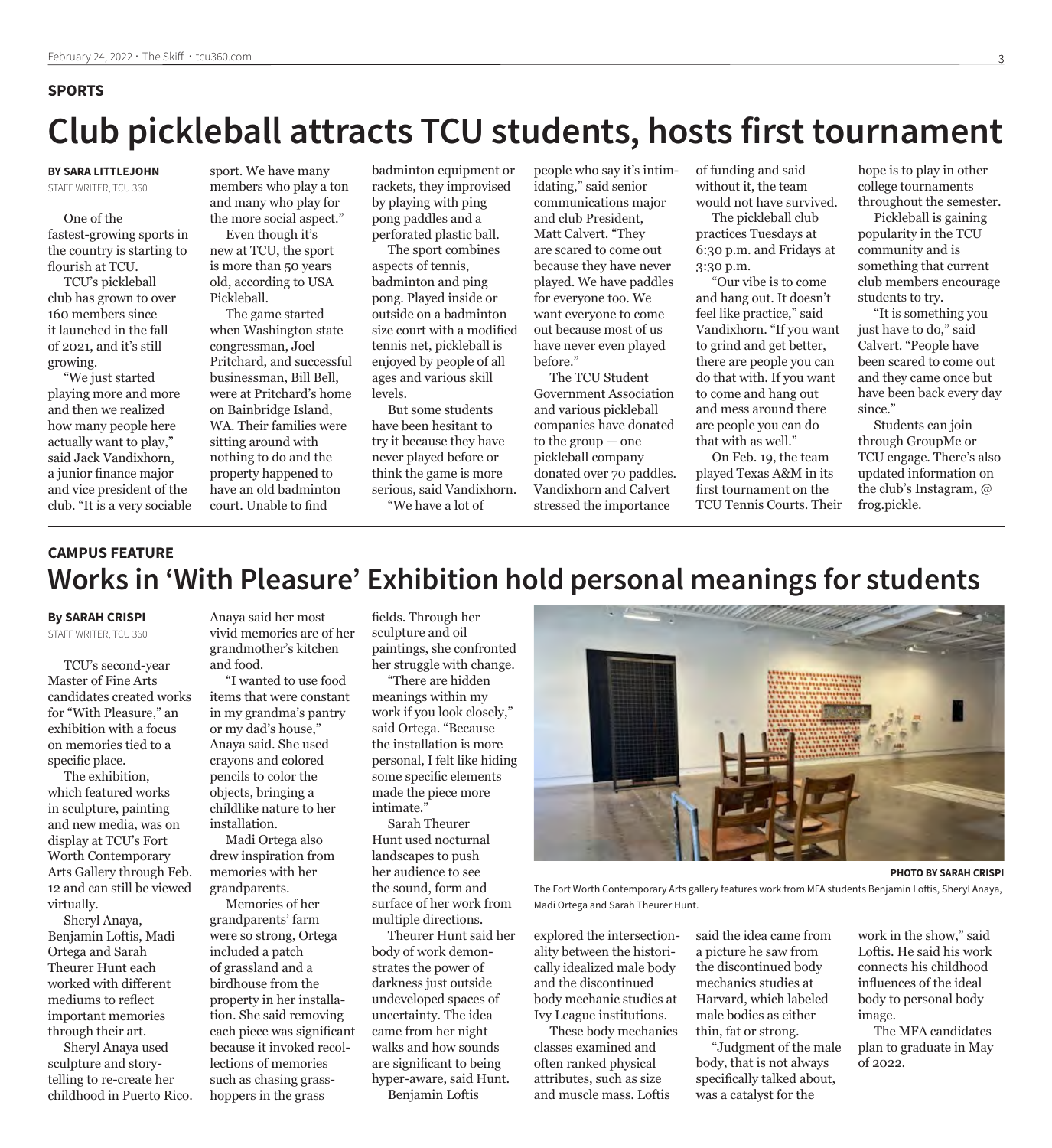#### **CAMPUS NEWS**

## **Impact of Words student organization delivers smiles on sticky notes**

#### **By MADYSON BUCHANAN**

STAFF WRITER, TCU 360

A student-run mental health organization has found a new way to put a smile on students' faces.

After losing a friend and lacrosse teammate, Chad Harrell, to suicide in the summer of 2017, junior marketing major, Jackson Donaldson, began to question why mental health was so challenging to talk about.

"I realized when you talk about mental health too much, you glorify it," Donaldson said. "But, when you don't talk about it at all, you do nothing. So, there is a very weird gray area of how much you should or shouldn't talk about it."

Donaldson said he wanted a solution in dealing with this gray area.

"I saw the solution as not necessarily talking about mental health, but making people feel welcome and cared for in a sense of community," said Donaldson. He said that isolation strikes people at different times in their lives, whether it is triggered by COVID-19 or a summer away from friends.

During his sophomore year of high school in Leewood, KS, Donaldson decided to create his very own organization. He would later bring his message of spreading positivity to TCU as a first-year student.

Donaldson's organization is known as Impact of Words, whose mission is to "spread small acts of kindness and aid students by fostering a caring community and making a positive change at TCU."

"People need this right now," Donaldson said.

It did not take long to see growth. Just two years down the road, the organization has grown to over 150 members.

Nicole Hay, a first-year pre-business major, said she loves getting to see the notes on the doors and walls of her own dorm. "It's really cool to be able to see the impact that this organization's work is having." "What we're

saying matters," said Donaldson. He said that the sticky notes are just a means of delivering that message.

In addition to writing sticky notes, members raise money for mental health organizations and help educate the student population on mental health. This year, members are also planning the first mental health week beginning Feb. 21.

Impact of Words meets every Tuesday night from 6:30-7:30 p.m. on the second floor of the Brown-Lupton University Union.

For more information on mental health or to schedule an appointment, students

**PHOTO COURTESY OF IMPACT OF WORDS**

can visit TCU's

Health Center or their website.

## **Chi Tau Epsilon supports AIDS Outreach Center of Tarrant County through dance**

**By ISABELLE ACHESON** STAFF WRITER, TCU 360

Dancers from TCU's School of Classical & Contemporary Dance and the surrounding areas in Fort Worth came together to raise money and awareness for the AIDS Outreach Center of Tarrant County (AOC).

The concert took place this past Saturday, Feb. 19, in Erma Lowe Hall on TCU's campus. With a \$5 donation, TCU students attended the concert and watched their fellow Horned Frogs and other performers dance in support of the AOC.

#### **Breaking the stigma**

AIDS has affected the global community since the early 1980s. According to the Kaiser

Family Foundation, there are more than 1.2 million people in the United States living with HIV and more than 700,000 HIV-related deaths. In 2019, there were 5,184 people living with HIV in Tarrant County, according to AIDSVu. com.

"When the AIDS outbreak began, everyone only considered it a gay, white man's disease," said Kelly Allen Gray, executive director of the AOC. "But this disease affects every population: children, men, women, teens – there is not a face to HIV."

The AOC is currently utilizing the hashtag #LetsTalkAboutIt on social media to shine a light on the disease and break the stigma surrounding HIV/

AIDS. With the help of TCU dance, the AOC reinforces that fighting HIV/AIDS is a community effort.

"It is no secret that AIDS has affected the arts community in deep, profound ways," said Stephanie Montes de Oca Frias, the benefit concert choreographer and performer. "It's extremely right that we would get behind this concert as artists because our colleagues have been affected by AIDS."

The AIDS Outreach Center Benefit Concert is a reminder that serving a worthy cause can be achieved through showcasing unique, individual talents.

"Using my knowledge and dance skills in a way that extends beyond myself and beyond my

institution is really important," said Montes de Oca Frias. "This dance is about so much more than me and the TCU community, it's bringing everyone together.

Serving the community continues to be one of the pillars of Chi Tau Epsilon, the school of dance's honor society. It drives the dancers to do what they do.

"It's about one word: service," said Keith Saunders, an assistant professor of professional practice in the dance school. "Serving the community is what it's about for every member of Chi Tau Epsilon."

#### **1993 to present day**

In 1993, Andrew Parkhurst, former

President of Chi Tau Epsilon, organized the first AIDS Outreach Center Benefit Concert to honor the memory of late accompanist Lee Fincher, who lost his battle to HIV/AIDS.

"Chi Tau Epsilon is the school of dance's honor society. The AIDS Outreach Center is our philanthropy because the disease hits so close to home; dancers hold their accompanists close to their hearts," said Madi Grace Thompson, the current community engagement co-director for Chi Tau Epsilon.

After its 17th year, the benefit concert has evolved into an annual fundraiser and features works from students, faculty and guest artists from the Fort Worth community. But the

concert's core still remains the same: to bring artists together to support the AOC of Tarrant County and to break the stigma of HIV/ AIDS.

"There is real commitment that Chi Tau and TCU dancers bring to this effort," said Saunders. "This concert is months and months of work: coordinating with professional companies, our own department and, this year, we have a high school dance company coming in."

This was the first concert since 2020 due to the COVID-19 pandemic, but that didn't stop Chi Tau members from continuing to raise funds for the AOC.

Impact of Words members pose with sticky notes they wrote.

Counseling and Mental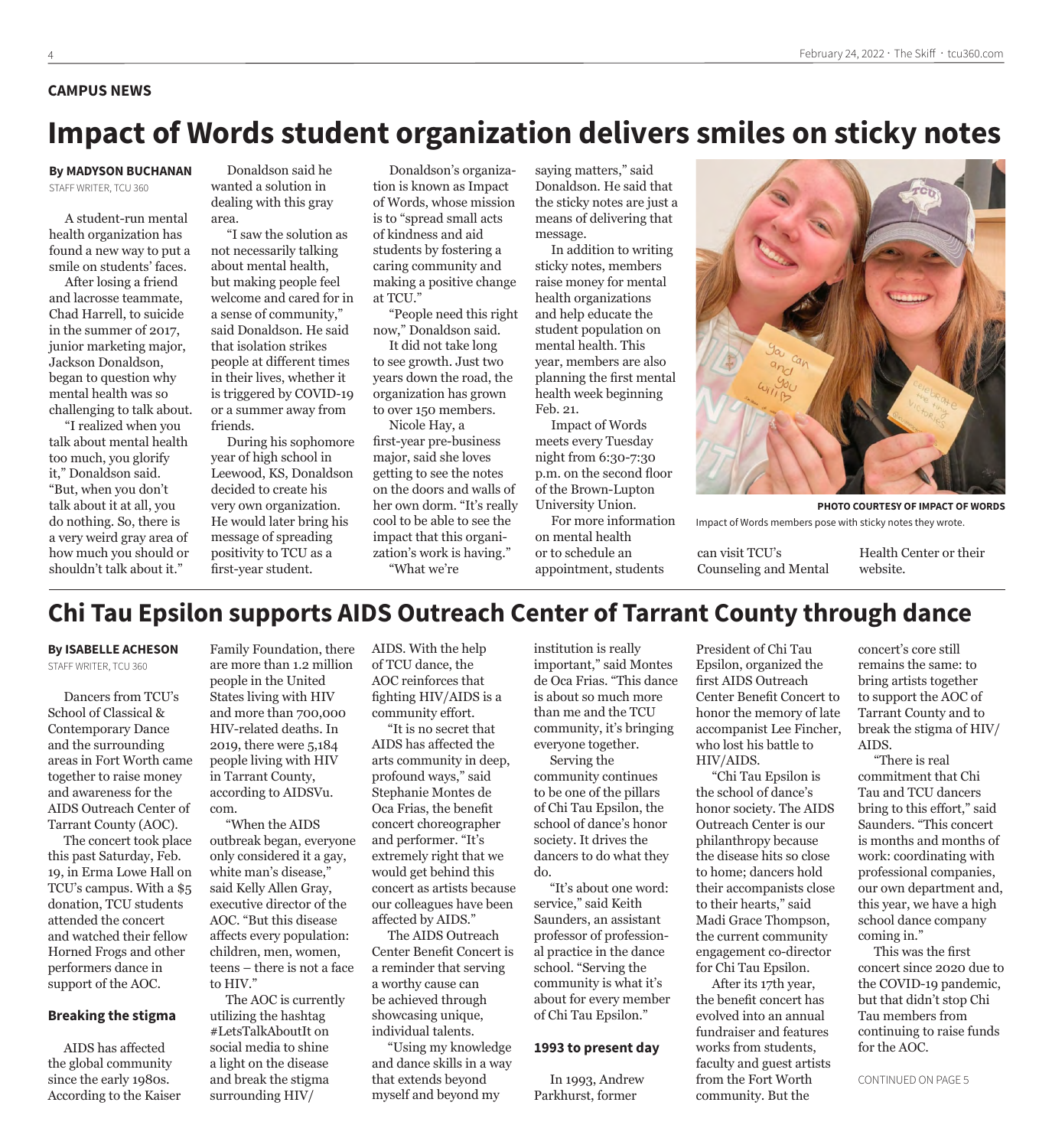#### CONTINUED FROM PAGE 4

"Chi Tau members stepped up and created new ways to benefit the AIDS Outreach Center," said Saunders

Chi Tau Epsilon members utilized an online auction for the past two years.

All of the proceeds from the concert went directly to the AIDS Outreach Center of Tarrant County.

"This year we are doing both a concert and the auction — the auction raised about \$1,000," said Saunders.

#### **The AIDS Outreach Center of Tarrant County**

The AOC of Tarrant County is the only 501(c)

(3) non-profit organization in Fort Worth that provides vital HIV/ AIDS services, education, prevention and outreach programs to the people of Tarrant County.

The AOC started in 1986 as a community-based organization in the Fort Worth Counseling Center. Members and volunteers from the gay and lesbian community founded the agency to provide health and legal support for those suffering from HIV/AIDS.

"AIDS used to hit hard and hit fast, I can't tell you how many friends I lost personally," said Larry Ellis, the director of administrative services of the AOC. "You would see people out one weekend and then see

their obituary the next, that's how quick it was."

The advancement of medicine and critical care has significantly decreased the transmission of HIV/AIDS. Now, the AOC is helping people live normal lives, and it is the most utilized non-medical referral destination for more than 2,000 people per year living with HIV/AIDS in Tarrant County and Fort Worth.

"We are a one-stopshop for the community," said Gray. "We have community testing events, free HIV and STI testing, a dental clinic, a nutrition center, a trans wellness center and a pharmacy and medical clinic right next door."

To find out more, visit the AOC's website.



**PHOTO BY IZZY ACHESON**

Photo of senior benefit concert choreographer, Stephanie Montes de Oca Frias, rehearsing her own work with first-year, Allyson Sledge, that will be performed in the benefit concert.

#### **CAMPUS NEWS**

## **Sigma Nu 'puppy kissing booth' raises money for animal rescue**

**By MICAH PIERCE**

STAFF WRITER, TCU 360

A TCU fraternity raised nearly \$5,000 on

Monday by adding a twist to the traditional kissing booth: puppy love. Sigma Nu partnered with Saving Hope Animal



Junior Richie Westphal (middle) holds a puppy while helping work the Puppy Kissing Booth as a volunteer, Feb. 14, 2022.

Rescue to organize a philanthropy event that brought puppies to campus. Students donated to the animal rescue and then got to spend time with puppies at the booth.

Aside from just playing with the puppies, there were other things students could get in exchange for a donation.

"We have shirts for \$25, 'puppuccinos' for \$10 and some raffles to win some gift cards," said sophomore Sigma Nu member Braeden Larkin. "It's our best event of the year and all the proceeds go directly to [Saving Hope]."

Students stopped by in between classes to hold and play with the puppies. The kissing booth was planned as an opportunity for students **PHOTO BY MICAH PEARCE** puppies. The kissing because it's more fun attendees were able to through their website.

to take a break from classes and relax, while also learning about the local organization.

"It's cool to see everyone out in between classes taking time to hang out with each other and see the puppies," said first-year political science major Claire Chahbandour.

The puppy booth is an annual event that Sigma Nu hosts. Signma Nu held the event in Greek Village last year, but this year, the booth was set up near the Founders Statue on the academic side of campus so students could stop by more conveniently.

"We were excited to put [the booth] where there's a lot more traffic because it's more fun when more people are around," said Richie

Westphal, a Sigma Nu philanthropy board member.

This extra traffic allowed for more earnings from the event, which all went to the local rescue shelter. The event was posted on the fraternity's social media page, but the event got many attendees simply from students spotting the booth on campus.

"Well, I was walking back from class and, uh, puppies. That's the whole story," said Chahbandour.

The fraternity organized the event with Saving Hope Animal Rescue to raise awareness for shelter animals in the DFW area. Later in the event, attendees were able to adopt the dogs that were at the event.

Sigma Nu Philanthropy Chairman Ash Harris was instrumental in the organization of the event.

"Ash Harris reached out to us to do a puppy party, and he really made it all happen," said Hannah Rey, a volunteer at Saving Hope. "He told us where to put the puppies, and we brought them."

Saving Hope Animal Rescue is a foster-based organization that works with animals to rescue and rehabilitate them with the hopes of getting them adopted. They also protect against animal abuse and neglect through owner education and care. Learn more about the organization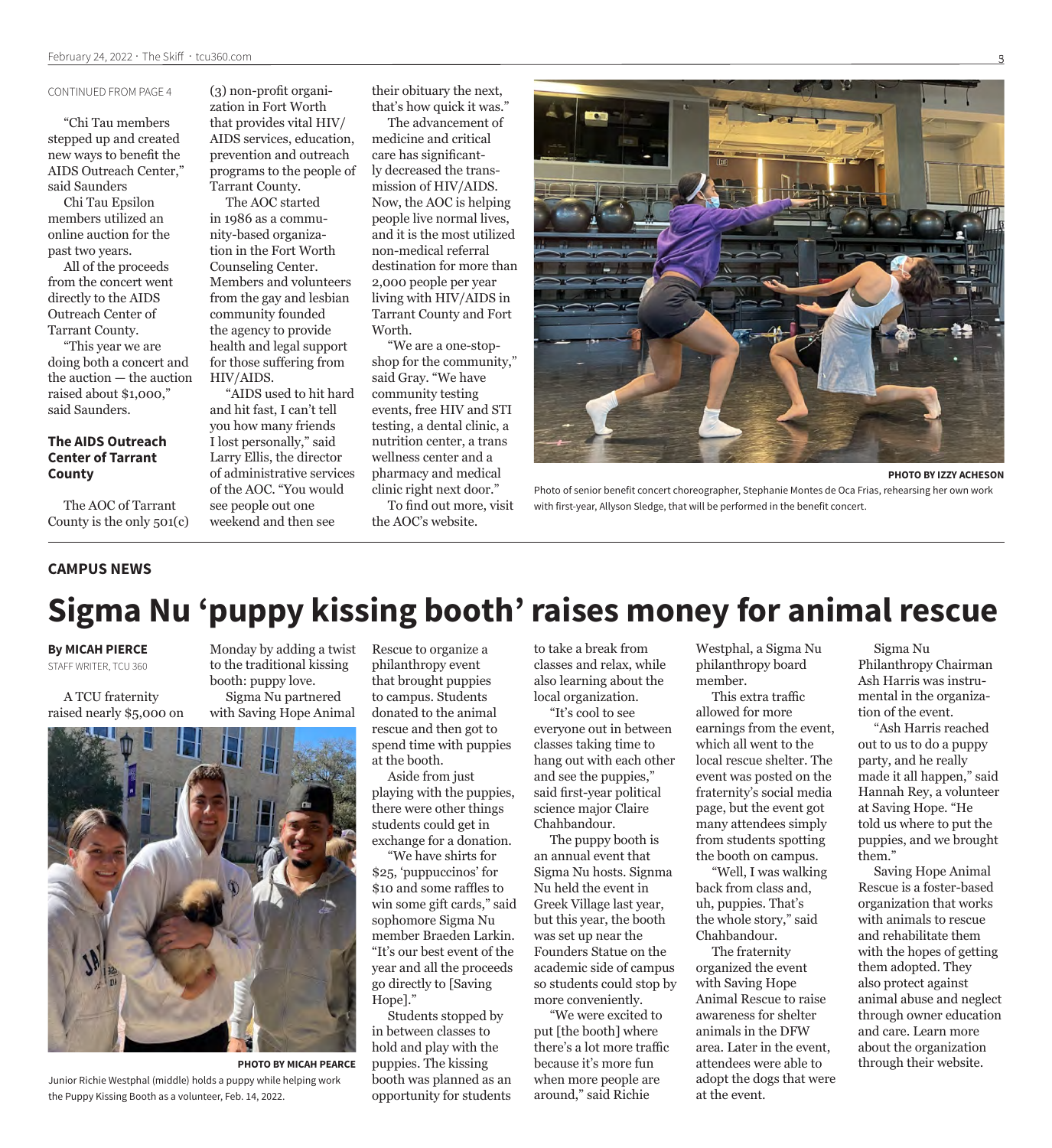$\blacksquare$ 

 $\overline{1}$ 

 $\sqrt{2}$ 

 $\overline{5}$ 

## **The New Hork Times** Edited by Will Shortz

DOWN 1 Many-time "Survivor"

8 Mahatma Gandhi's given name 9 Mascot of the N.F.L.'s Ravens, appropriately 10 Lacking the killer instinct, say 11 Team up 12 Four of the 10 decathlon events 13 Prepared to pray, perhaps 19 Collectible stamp? 22 Prefix with -tonic 25 Hankering 27 Present opener? 28 Complete failure 29 Such as

locale 2 Invited to chat, in brief 3 Toll rte. 4 Where Silicon Valley is 5"\_\_\_\_ say!" 6 Soap ingredient 7 Deeds

ACROSS 1 It counts on your movements 7 Rev (up) 10 Neighbor for a Syrian 14 Antelope with lyreshaped horns 15 Loving murmur 16 "Chestnuts roasting  $\overline{\phantom{a}}$ open fire" 17 Side Hyde tried to hide 18 TV talent show? 20 Spark of a sort 21 "The Simpsons" character who competed in a crossword tournament 23 Gathering of spies? 24 Ocho \_\_\_, Jamaica 26 Eavesdropping on the most

- conversations, maybe 28 FM band on the radio?
- 32 Pinkish violet
- 33 Typical kabuki performer, in any
- role 34 Round food item
- with square

indentations 38 Blesses 39 Approaches closely 43 Rare tic-tac-toe win

44 Popular samosa filling 46 Aid at a carwash 47 Field of "Mad

Men," informally 49 Academy Awards M.C.? 53 "Les Demoiselles d'Avignon" artist

56 Rating one chili pepper, say 57 Ever 58 General meaning 60 Programming language named for a beverage named for an island

- 64 U.S. symbol? 66 Tied up, as a ship 68 Promotional gift, often
- 69 Actress Ortiz 70 Mean
- 71 Minor uproar 72 Place to climb stairs that go nowhere

73 Places

- characters singing "For the First Time in
	- Forever"
	- 31 Watch brand for 007

30 One of two Disney

35 Expanse crossed by the Silk Road 36 Enter 37 Exhibit greatly,

as charm 40 "The Lord of the

Rings" baddies 41 Brownish red

42 It dissolves in

H2O 45 What teaspoons are vis-à-vis

tablespoons 48 Many a groaner

50 Setting for Robinson Crusoe

51 Lifesaving inits.

52 Kind of test 53 Sulks

- 54 "Alternatively ..."
- 55 Torch thistles, e.g.
- 59 Prayer leader 61 Highlight of una
- scena

62 Sell

63 Goes on to say

65 Give under weight

67 Niagara Falls locale:

Abbr.

| 1               | 2  | 3  | 4  | 5  | 6  |    | 7  | 8  | ļ9 |    | 10 | 11 | 12 | 13 |
|-----------------|----|----|----|----|----|----|----|----|----|----|----|----|----|----|
| 14              |    |    |    |    |    |    | 15 |    |    |    | 16 |    |    |    |
| 17              |    |    |    |    |    |    | 18 |    |    | 19 |    |    |    |    |
| 20              |    |    |    |    | 21 | 22 |    |    |    | 23 |    |    |    |    |
|                 |    |    | 24 | 25 |    |    |    | 26 | 27 |    |    |    |    |    |
| 28              | 29 | 30 |    |    |    |    | 31 |    |    |    |    |    |    |    |
| $\overline{32}$ |    |    |    |    |    |    | 33 |    |    |    | 34 | 35 | 36 | 37 |
| 38              |    |    |    | 39 | 40 | 41 |    |    |    | 42 |    | 43 |    |    |
| 44              |    |    | 45 |    | 46 |    |    |    |    | 47 | 48 |    |    |    |
|                 |    |    | 49 | 50 |    |    |    | 51 | 52 |    |    |    |    |    |
| 53              | 54 | 55 |    |    |    |    |    | 56 |    |    |    |    |    |    |
| 57              |    |    |    |    |    | 58 | 59 |    |    |    | 60 | 61 | 62 | 63 |
| 64              |    |    |    |    | 65 |    |    |    | 66 | 67 |    |    |    |    |
| 68              |    |    |    |    | 69 |    |    |    | 70 |    |    |    |    |    |
| 71              |    |    |    |    | 72 |    |    |    | 73 |    |    |    |    |    |
|                 |    |    |    |    |    |    |    |    |    |    |    |    |    |    |

#### **Carpe Diem by Niklas Eriksson**

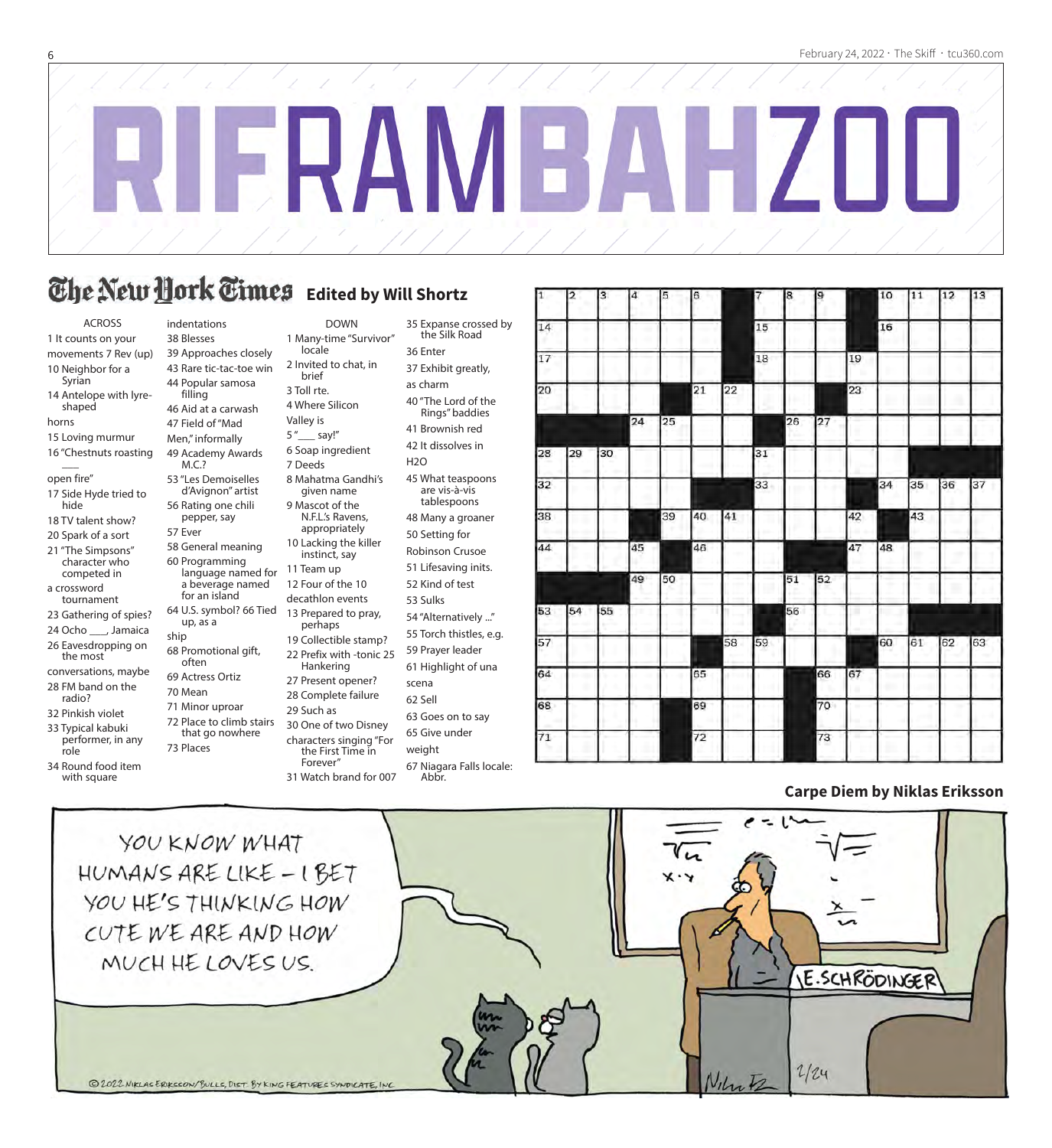#### February 24, 2022 · The Skiff · tcu360.com



#### **Dustin by Steve Kelley and Jeff Parker**



### **Horoscope**

The Stars Show the Kind of Day You'll Have: 5-Dynamic; 4-Positive; 3-Average; 2-So-so; 1-Difficult

**ARIES** (March 21-April 19)  $\star \star \star$  This is an interesting day! You might meet someone who is different from you. You might even fall in love with someone. Meanwhile, you make a marvelous impression on important people. Bonus! Tonight: Some confusion.

**TAURUS** (April 20-May 20) **★★★★** A discussion with a parent, boss, teacher or the police might be exciting today. Meanwhile, you might develop a crush on someone "different." Or, instead, some of you will yearn to travel and escape somewhere with white sands and turquoise waters. Tonight: Check your finances.

\*\*\* Travel plans sound exciting; however, they might suddenly change today. You might have to travel when you did not expect to do so, or scheduled plans might be delayed or cancelled. Expect generosity from others. Meanwhile, romance sizzles! Tonight: Cooperate.

**CANCER** (June 21-July 22) **★★★★** Relations with those who are closest to you are warm today. In fact, your dealings with a spouse or partner will be romantic. Meanwhile, news about inheritances or shared property might be exciting or unexpected. Stay tuned! Tonight: Stay focused.

**LEO** (July 23-Aug. 22) \*\*\* Because you feel concerned for a co-worker, you will help them if they need assistance. This could be a two-way street, and perhaps someone is helping you

instead. You also might make your workspace look more attractive. Tonight: Listen.

**VIRGO** (Aug. 23-Sept. 22)  $\star \star \star \star$  This is a wonderful day for romance. Enjoy a long lunch, a special dinner or an evening out. Grab every chance to appreciate the arts and enjoy the entertainment world. Expect a few surprises! Tonight: Be clear.

**LIBRA** (Sept. 23-Oct. 22)  $\star \star \star$  You will enjoy tweaking your digs and redecorating where you live. You also will enjoy entertaining at home, because warm feelings with family members, will promote good times. However, something unpredictable with kids might go south. Tonight: Plans are fuzzy.

**SCORPIO** (Oct. 23-Nov. 21) ★★★★ Something unexpected might impact your home today. Fortunately,

you are in a warm and understanding state of mind, so whatever happens, you will take it in stride. Today you appreciate the beauty of your surroundings. Tonight: Count your money.

**SAGITTARIUS** (Nov. 22-Dec. 21)  $\star \star \star \star$  If shopping today, you will want to buy beautiful things for yourself and loved ones. It's possible that you will attract money. This is a restless day because your mind is flitting from subject to subject. This is why you might be impulsive and a bit excited. Tonight: Relax.

**CAPRICORN** (Dec. 22-Jan. 19) **★★★★ Your words are so** charming today that you can convince anyone to agree with you. (You sound so reasonable!) Keep an eye on financial matters because things are unpredictable when it comes to your assets today. Tonight: Peace.

**AQUARIUS** (Jan. 20-Feb. 18) **★★★ You might attract** money to you today, or you might have ideas, especially related to the arts. If spending money, you will buy art. Meanwhile, you will be intrigued by something new today, which is good because you're ready for excitement. Tonight: Be helpful.

**PISCES** (Feb. 19-March 20) **★★★★** People are attracted to you today. They enjoy your company, because you are friendly and charming. Ironically, personally you feel a bit nervous and scattered. Guard against rash judgments or quick actions. Think before you say or do anything. Tonight: Clarify.